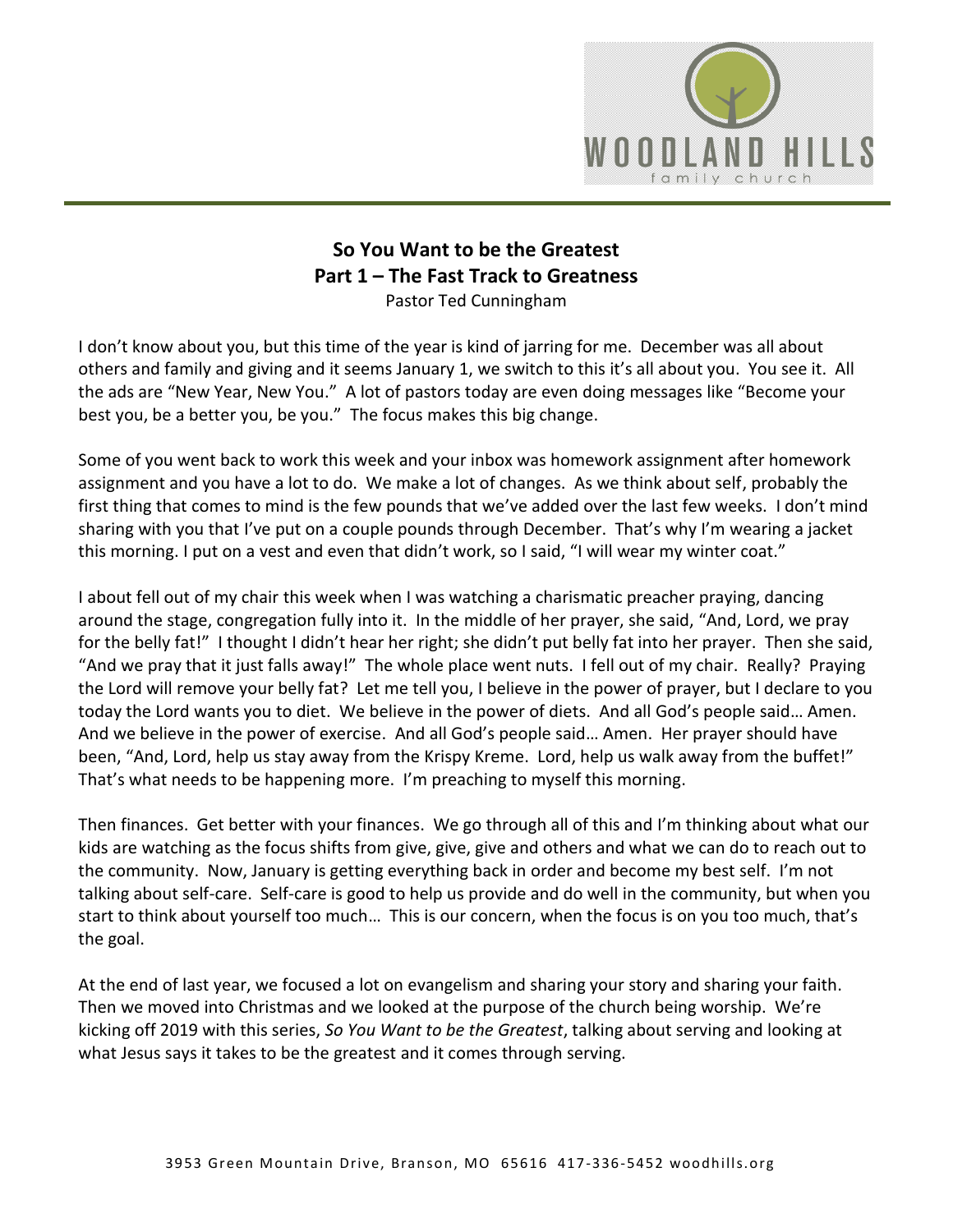We don't want our kids to become too much. We actually have terms for the person who thinks about themselves exclusively and all the time. We have this term: diva. A diva is a self-important person who is temperamental and difficult to please. Maybe you've had a friend or a family member that started making it all about them. It's just a derogatory term we might throw at a person, but there's the other side of it. We call people rock stars. Have you ever called anybody a rock star? Like they're just becoming too much of themselves, a person desiring to be treated with fanatical admiration. None of us want to raise rock stars or divas.

One study I read this week was recently done. It surveyed 1,000 children, ages 6-17, asking them what they want to be when they grow up. The number one answer… One in three children said they wanted to be a YouTuber. Now, please hear me. Right behind that, one in five was some sort of content creation online, social media, and all that. So, it was over half of the children said this. There's great content online and if this is what you're called to do and what God has placed upon you to do… I've even talked to my children about this, as they watch YouTubers. So long as it's for the betterment of others and not about you becoming a rock star or a diva, because you can create great content, you can help people, but when it's all about you, this is where we want to be careful.

Here's what we know as parents and we say it around here a lot. We know our children see everything we do. They see how we behave. They have a front row seat to our families, our marriages, our jobs, to the way we move through life. They hear everything we say. So, they see, they hear, they remember everything, they forget nothing, then they repeat. So, the question I have, as we talk this week… We're just introducing it this morning with serving, but next week we'll talk about serving in the church. Your children have images of you in their head of your serving this church, serving the community, serving others.

The week after that, we're going to talk about serving in the home. What kind of images do your children have of you, Mom, serving Dad; of you, Dad, serving Mom? How about serving your parents, because these images go with our kids. They stay with their kids and then, hopefully, our kids will repeat them in their own homes one day.

Two Christmases ago, I received one of the nicest, most thoughtful gifts I'd ever received from my father in law. He gave me his dad's .22 pistol. I don't know how old it is, but it's old; it looks antique. When I opened it, it was an ah ha moment for me. I was like, "This is too much. I don't deserve this, but to have my wife's grandfather's gun…"

It's very important as I share the rest of this story with you to understand I am not a firearms expert. We have airsoft pistols in our home. I have one pellet gun for the squirrels... sorry PETA. I grew up with BB guns and pellet guns. My brother would shoot at me as I was setting up the army men. We didn't grow up with it. I've been on some ranges and all that with some of you even, but it's just not my expertise.

A couple of days after Christmas, Carson said, "Dad, we gotta shoot that gun!" I said let's do it. So, we went out in the front yard, which I know is probably not the best place to be shooting a gun, but we just wanted to see how it works. As I got the gun out… Denny had given me a box of bullets with it. When I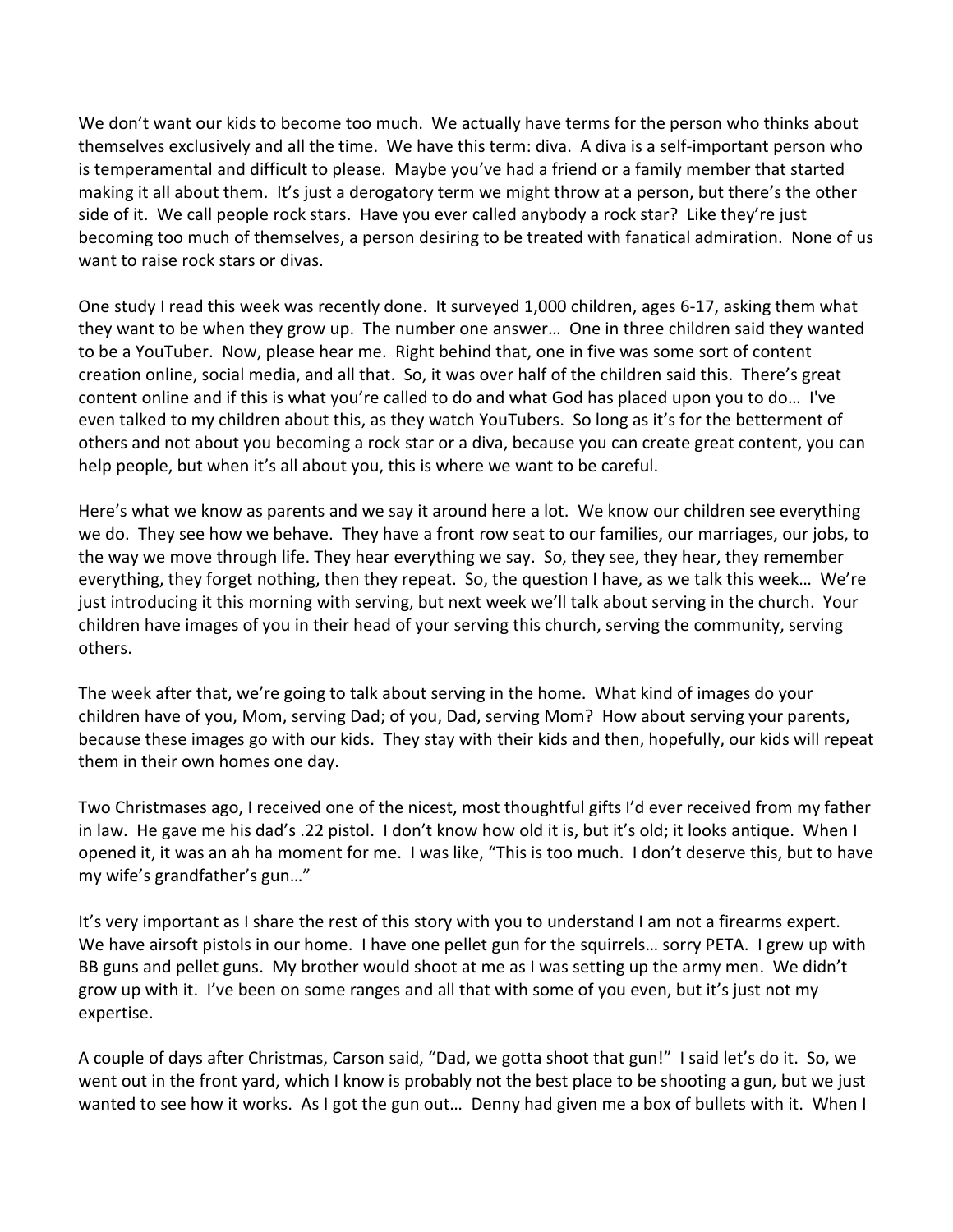opened the ammo, I'm like, *these are antique bullets too*. I don't know if bullets go bad, but there was corrosion on them. I started to get nervous. I had some moments where it was thinking we shouldn't even do it.

We go to load the gun and I have no idea how to load the gun. I can't get the revolver piece to come out, so I kind of have to load it in the side. I'm loading it and I'm like *this is an old gun, I don't know when it's been cleaned, I don't know if it works, I've got old bullets.* I don't know if this is safe, dangerous or what, so I said, "Carson, I'm going to need you to stand back." I was going to let him shoot it, but I said, "I've got to take the hit on this in case this thing explodes in my hand. " He stands off to the side and I go to shoot it. And let me give it to you just like I gave it to him. This is exactly how the first shots came out of that gun. I looked away while holding the pistol away from me. I've been told since that you should never have your eyes closed while shooting a gun. With every shot, I flinched. When I was done, I'm like, *Okay, it was good. Everything fired in that direction*. I look up and I see my son's face. He looked at me in shock. He said, "Dad, I'll have that image in my head for the rest of my life."

Many of us can think through the images that we have of our parents growing up. As we work through this series, that we would be a church of serving, yes, that we would be a home of serving, yes, that your children, your grandchildren would have these images of Mom and Dad, Grandma and Grandpa, brother, sister, aunt, uncle, as selfless servants. They were constantly about serving other people.

In Matthew 23, Jesus… if you want to read what I believe are some of his strongest teachings… When I say strongest teaching, I mean in tone. Matthew 23 is where you get the woes to the Pharisees. At the beginning of Matthew 23, Jesus is talking about the group of religious leaders, these Pharisees who love titles. They love power and prestige. They love their authority that they've been given. They love to let their righteousness be seen as a show. They love the accolades. They love the attention. They love the recognition.

Jesus is very clear at the beginning of this chapter. Don't do what they do. This is not what you do when you're in a position of authority. We've said it around here for years and it's something Andy Stanley said. When you find that you're the most powerful person in the room, whether that be at work or at home, in a meeting, or whatever, always leverage your authority to help others win. The Pharisees did not do that. They loved to be in the exalted position and they wanted other people to serve them. Jesus is going to say that's not at all what it means for you. He's saying this to you and he's saying this me; he is saying this to the disciples.

In Matthew 23, we read, *[11](https://www.studylight.org/desk/?q=mt%2023:11&t1=en_niv&sr=1) The greatest among you will be your servant.* It's where we're going to spend the next few weeks. *[12](https://www.studylight.org/desk/?q=mt%2023:12&t1=en_niv&sr=1) For those who exalt themselves…* speaking of the Pharisees *…will be humbled…* This is a secret of success you don't hear often coming in Tweets and Facebook and social media posts, but one of the great secrets of success is to not exalt yourself. Let someone else do that. Take the position of a servant to serve and to give and to not worry about when the recognition is going to come and when the fame is going to come and when you're going to be known and when you're going to be recognized.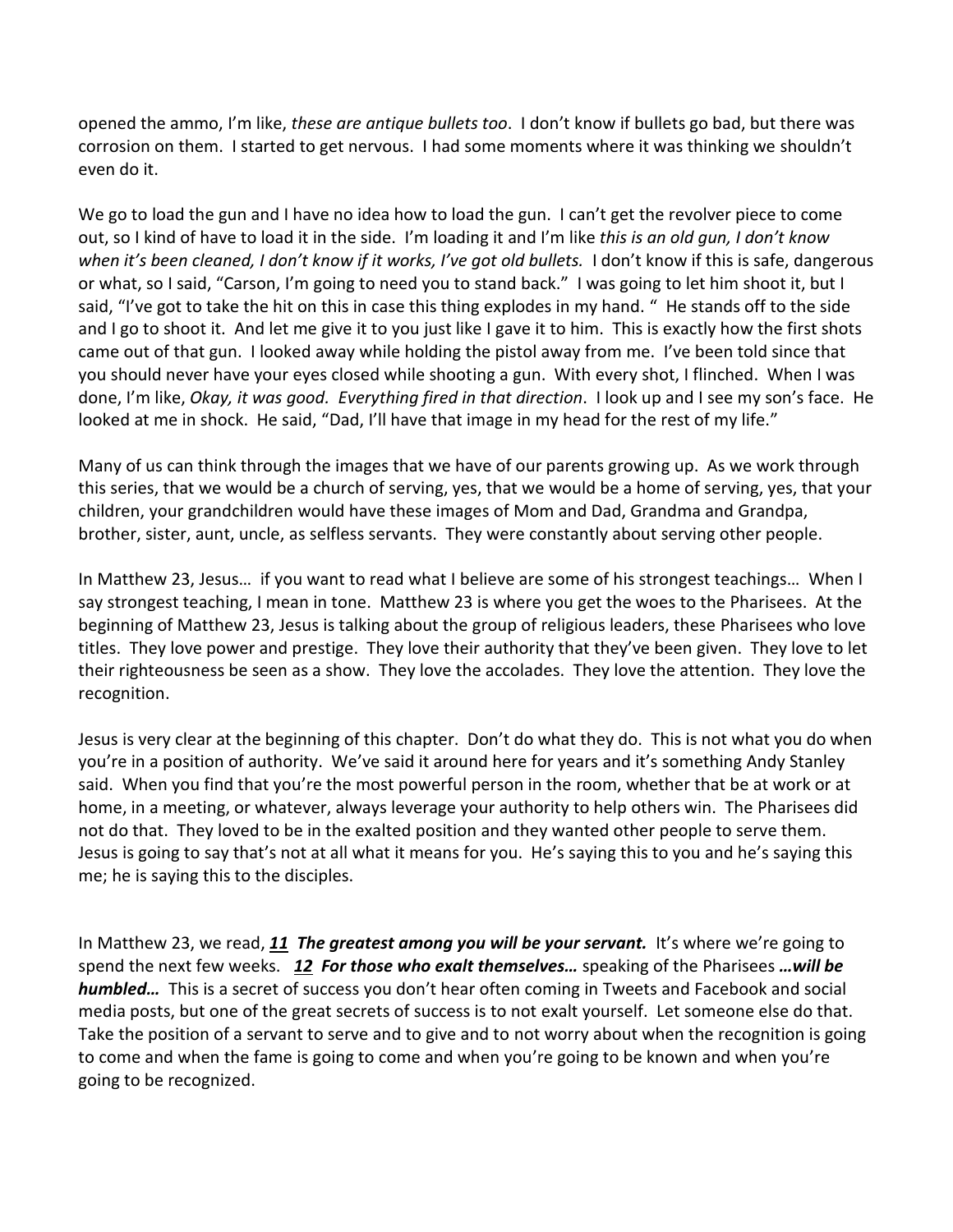He says, those who exalt themselves, these Pharisees who love everything about the power and the position and the prestige will be humbled, but watch this. *…and those who humble themselves will be exalted.*

Whenever we read this text, we always think, *Well is that coming tomorrow? If I humble myself in this situation, will tomorrow be the day that I get the big promotion, that I get shot to the top…* Keep very close to heart here that Jesus is speaking of a future for you and a future for me, that you and I, as children of God, as co-heirs with Christ, we will reign with Jesus in the future kingdom. We will be exalted one day. Not by our works or by what we have done, but Jesus himself will exalt you. You have what the scripture calls a future glory.

We read about this in Romans 8. *[16](https://www.studylight.org/desk/?q=ro%208:16&t1=en_niv&sr=1) The Spirit himself testifies with our spirit that we are God's children. [17](https://www.studylight.org/desk/?q=ro%208:17&t1=en_niv&sr=1) Now if we are children, then we are heirs—heirs of God and co-heirs with Christ…* Christ is the one who exalts us. He is our source of life. *…if indeed we share in his sufferings in order that we may also share in his glory.*

I take this text literally, to speak of a future glory. This is why when you read in 2 Corinthians 4, you get this comparison. Whatever you're going through right now, whatever difficult times or afflictions that you may have, Paul refers to those as momentary, light affliction. Some may say that's not very validating. "What I'm going through is challenging and difficult. Is he comparing what I'm going through to what someone else is going through?" No, he's not comparing what you're going through to anything else her upon this earth. He's comparing it to the next line, which is incomparable, eternal weight of glory. That you and I, in this life, we serve. We don't move forward like the Pharisees. We're not about climbing the ladder so others can serve us. We maintain the position of humility and the position of serving. So, we do not focus on what is seen, but what is unseen. For what is seen is temporary, but what is unseen is eternal.

So, how do you do this? How do you serve someone? I'll give you a few examples. **How do you serve someone in a meeting who is not contributing?** You can sit around a meeting or a group of people going, *I seem to be participating more in the group and that person is not. I'm done serving that person until that person carries their weight.* We also stop serving people at work **when you do the work, but they take the credit**. This can get your blood boiling. How about this? **When someone takes from you and gives nothing back.** This is the beginning of the heart of a cynic. I'll be very honest with you. I can struggle with this in the church. The person who constantly wants something from us and there's no intention of ever giving anything back. Am I supposed to continue to serve that person? The answer I keep coming back to is yes.

Amy was joking with me this week. She says everybody picks a word of the year. What's your word this year? I said, "No." Then I thought that's not really the spirit of picking a word for the year. But, some of you are there. When I say they give nothing back, there are some in here that this church is able to provide for and give to and they don't have the means or the resources right now to give back. That's not what we're talking about. We're talking about the person who has no intention of ever giving back. All they want to do is take. Do we serve that person? Do we continue to humble ourselves, knowing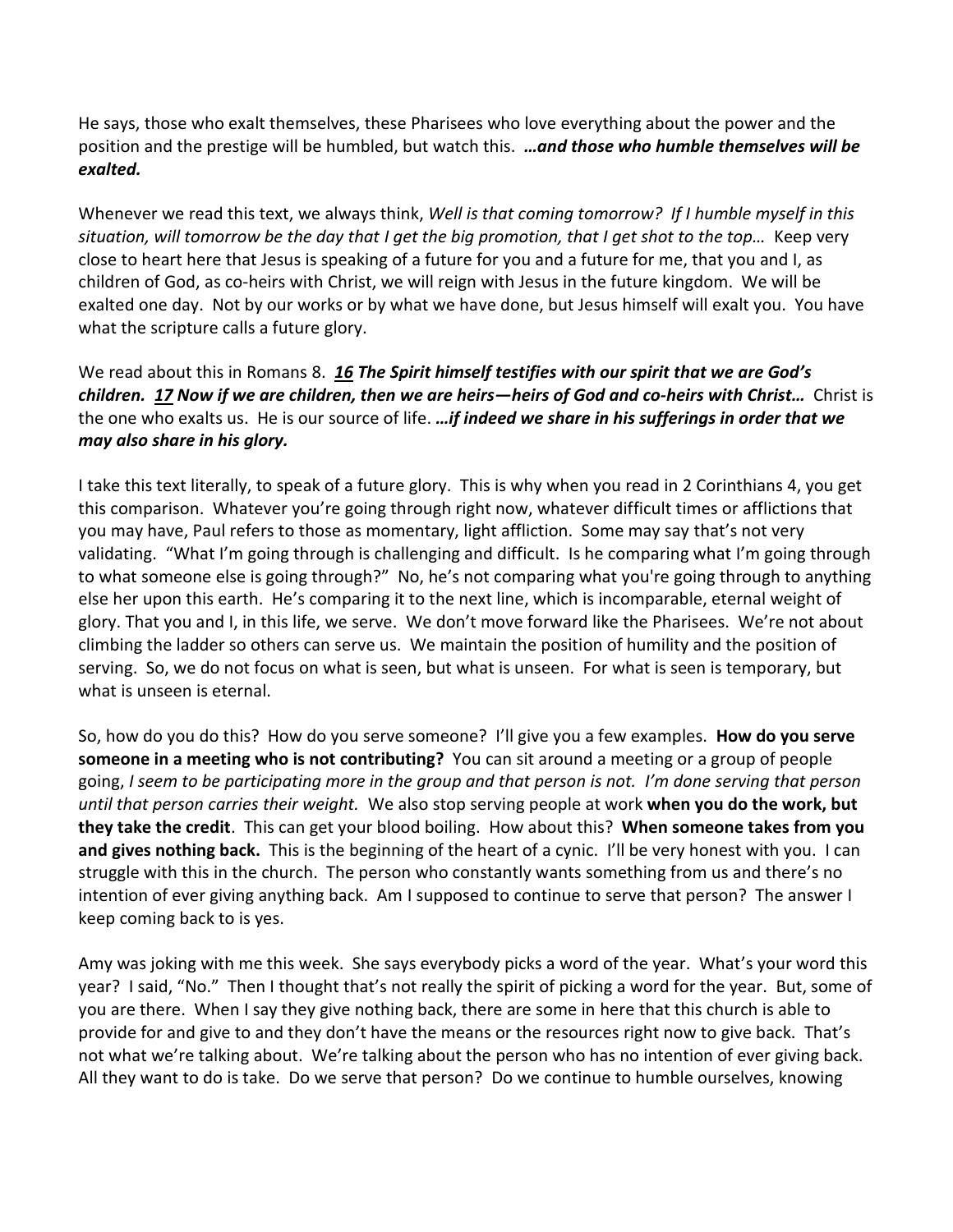there is a future glory where we'll be exalted, but now in this life and right now, I'm to serve that person? Yes.

How about **that person that the only time you hear from them is when they need something from you**? "I'm not taking that call anymore. I have served them enough. And they're going to want something from me. They're not calling to check up on me. They're not calling to see how I'm doing. They're not calling me right now to find out ways they can help me. They need me to participate in something they're doing." We shut down the heart of serving.

How about this one? I think this one is truly the heart of a cynic. This is where the cynic, that jaded person begins to develop. **When you pour yourself into a person, project, ministry, job, church, or community and get little in return**. "I didn't get the pat on the back that I deserve." "I didn't get the recognition that I deserve." Now, we're not talking about edifying one another today and building one another up in Christ and encouraging one another with words. We're talking about the heart today. We're to encourage one another. We're to building one another up.

Yesterday, this church had a wedding and funeral at the same time. As I'm driving in to do the wedding, I kept thinking to myself, *Boy, here it is again. Mourn with those who mourn and rejoice with those who rejoice. We're doing it again at the same time.* We're talking about the one who has stopped serving because they haven't received what they want. The goal is that we would serve with no expectations, but many of you are serving with expectations in your home. Your relationship is not going well because "I just said the thing I know Amy likes to hear, I just did the thing I know Amy likes me to do, when am I going to get back what I've got coming to me?" Listen, I've poured into my children. I have given them everything and it's about dang time they give me… I'm sorry. But, it's about time they pour something back into me. How many parents… Just be very honest. You've had that moment where you've given these kids everything and you're getting little in return. Raise your dang hands right now. Of course! At Christmas, right? You just poured into kids at Christmas and an hour later, they're online, shopping for the stuff they wanted. You're like, "What!? I'm throwing it all out!"

Have you seen those videos on YouTube where the kids open a present and it's not what they wanted, so they freak out? I would say Christmas is over for the next ten years. Parents get this way. Spouses get this way. Church members get this way. We serve with massive expectations. I want the image my kids have in their head of a mom and a dad who served one another relentlessly. I want my kids to leave home knowing, "He can't shoot a gun to save his life, but he was always there to pick us up after work, he was always there drop us off at school. You could count on him. You could count on her." "Grandma and grandpa couldn't move around a whole bunch and they couldn't get down on the ground and play with us a whole bunch, but they were always there for us." The images in the head of serving.

Some of you are serving with massive expectations. You want to find great joy in serving? You want to know where all the joy in serving is? It comes in serving with zero expectations. "I'm going to pour into this church with zero expectations." "Im going to pour into my family with zero expectations."

My passion in life is, when I go places like stores and restaurants, pretending like I work there. It's an absolute ball. You should try it sometime. I discovered this at Sugar Leaf. I went up to that senior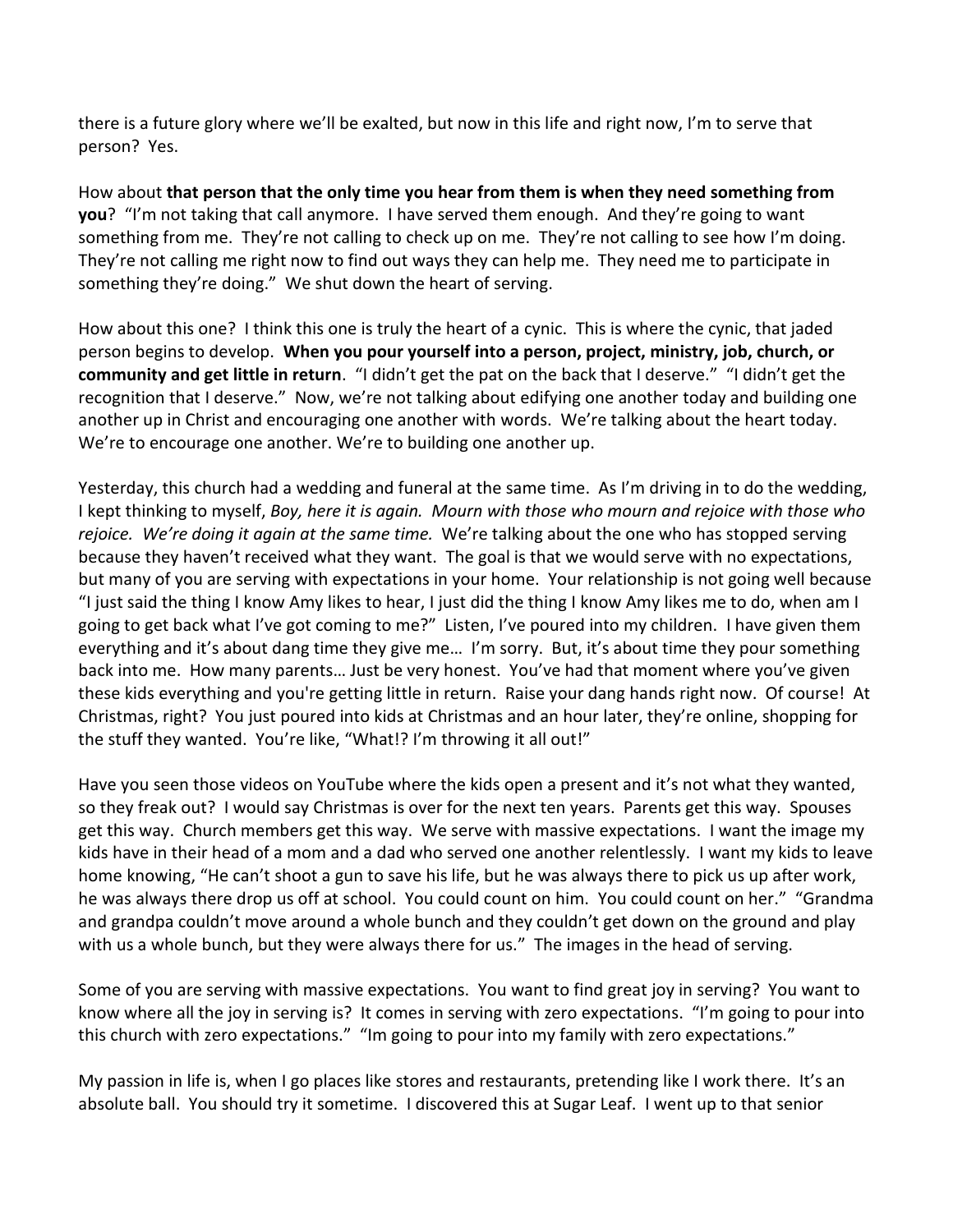couple that were mad. I said, "I hate to hear that. What can we do to make this right? What if I get you a piece of pie? Wouldn't a piece of pie be great?"

So, I buy them a piece of pie and bring it back to them and sit it on their table. He starts asking me questions about the restaurant and I'm like, "Hey, whoa, I don't work here." I get back to my table and I'm fired up. I can't explain it; it's like a drug going through me. I'm like, "Man, did you see that!? That was awesome!" There's nothing illegal about this at all. But I was fired up about it.

If you want to take this up a level, wear a red Polo to Target. Wear a blue Polo to Best Buy. There's a YouTuber that does this. He gathers all of his friends, like 30 of them show up to Best Buy with blue Polos and they end up calling the police. "We've got imposters!" And the police have to come and explain to the manager of Best Buy that there's nothing illegal about wearing a blue Polo.

This guy stands at the top of an escalator in a subway in New York City and his goal is to high five 2,000 people as they get off the escalator. People look at him… especially in New York. "What do you want from me!" "I want nothing from you; I just want to high five you to get your day started off right." This is one of the most joyful individuals I've ever seen. Why? He wants nothing from them. He's just high fiving them. He's just showing where the extension cords are at Best Buy and how you can get a new power supply for you Mac Book. That's serving with no expectations.

Do you know how many people will leave this church this year, if they're not careful, because they didn't get what they want? Remember what Jesus just said. Don't do what the Pharisees do. Don't be seeking the titles and the positions and the accolades. They even went so far as they put things on other people that they themselves were not willing to live out. Serve, knowing that you are a child of God. That's your source. You're an heir of God, a co-heir with Christ. You have a future glory. You have eternal life and throughout all eternity, you reign with Christ.

**The fastest way to measure your heart as a servant is to see how you respond when you are treated like one**. Some of you are treated like one regularly. All of us need the posture of this young man right here. That's awesome. And can I tell you… Let me just tell all the young people in here. This is why you don't need a hundred friends in life. You only need a few. And you need the one willing to bend down like that. Nothing screams servant more to me than that young man right there. "They set the urinal so high, I'm going to help my buddy." I don't even want to tell what he's kneeling and placing his hands in. That's a servant. Jesus said it clearly. Serve. If you want to be the greatest, you'll serve. Take the posture of humility and serve one another.

We talked about the person who doesn't give you recognition, the person who's not going to give you the return you're looking for on serving. Let me just take it one step further and talk about the person you hate. We quote this verse a lot, but I don't think we go all the way into this verse. *[27](https://www.studylight.org/desk/?q=lu%206:27&t1=en_niv&sr=1) "But to you who are listening I say: Love your enemies…* Sometimes we throw that out there because it sounds good on a coffee mug, but we have to go further. *…do good to those who hate you…* Serve the person you can't stand. And don't stop there. *[28](https://www.studylight.org/desk/?q=lu%206:28&t1=en_niv&sr=1) bless those who curse you, pray for those who mistreat you.* How do you do this? You understand you are a child of God, an heir of God, a co-heir with Christ who has a future glory.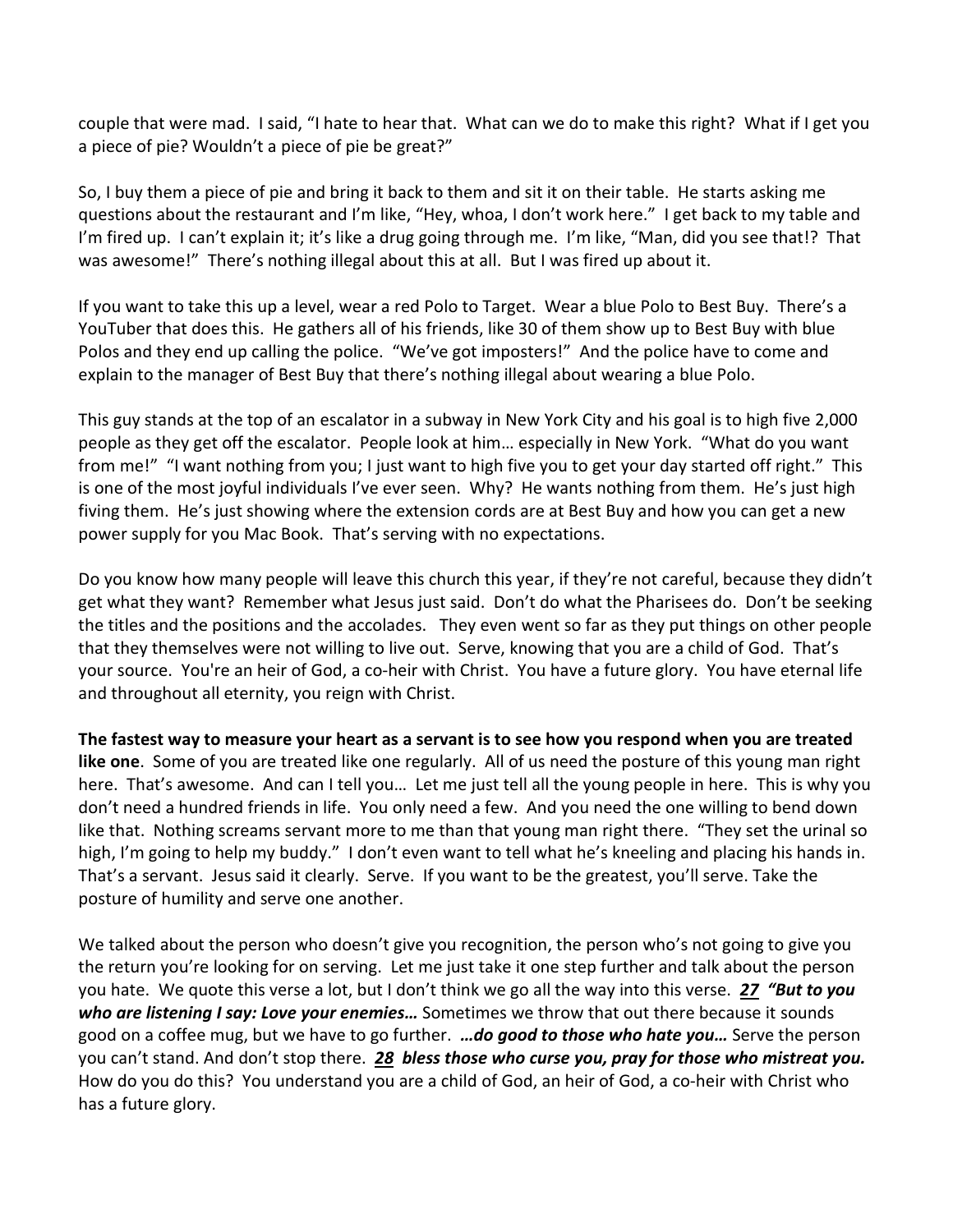This is a momentary, light affliction down here and you're here but 70 years or 80 if your strength is there upon this earth. The idea of taking it to a whole other level of serving someone you hate? How do you serve someone you hate? Let's just put specifics to this. How about serving someone who hurt you? How about serving someone who recently lied about you. They spread a rumor about you that you know isn't true and now you're going out there wanting to fix it all and straighten everybody out, but what if the moment for you is to just sit back and trust the Lord in this situation and love them, do good to them, bless them, and pray for them. Some of you are like, *I prefer to talk about the belly fat. We should have done a self-help series.* 

This is the recharge I need going into 2019. I hope you need it as well. These are the ones I'm supposed to serve. I'm not done. I'm going to serve the one I disagree with. Boy are we in a culture that we don't know how to… I want some of you to practice this. Take something to that neighbor, give a gift to that neighbor you can't stand. Go take a plate of cookies to the democrat down the street. Take a gift to the red hat-wearing, make America great again, Trump supporter that you can't even stand to look at. *Man, I can't believe that they stand behind this guy and everything he does and everything he tweets*. Love them. Be good to them. Bless them. Pray for them. We've been doing that. Love them. Serve them. Do good to them. For some of you, you're going to find this year is your opportunity to serve and love the person who left you. This is going to begin to resolve your anger because you know that person is not your source. Some of you need to let go right now and start loving and serving the person who fired you.

Jesus says it this way in Matthew 20*: [25](https://www.studylight.org/desk/?q=mt%2020:25&t1=en_niv&sr=1) Jesus called them together and said, "You know that the rulers of the Gentiles lord it over them…"* It's what the Pharisees did as well. They lorded it over people, liking the titles and liking the recognition and wanting to be great. "…*and their high officials exercise authority over them. [26](https://www.studylight.org/desk/?q=mt%2020:26&t1=en_niv&sr=1) Not so with you. Instead…"* "This is not how I want you guys to life. This is not how I want you to move forward. When the church gets started here in a little bit, I'm going to be gone, I'm going to leave. You guys aren't going to operate the church this way. You're going to serve the church." *"…whoever wants to become great among you must be your servant, [27](https://www.studylight.org/desk/?q=mt%2020:27&t1=en_niv&sr=1) and whoever wants to be first must be your slave— [28](https://www.studylight.org/desk/?q=mt%2020:28&t1=en_niv&sr=1) just as the Son of Man did not come to be served, but to serve…"* "I didn't call you guys to me so that you would serve me and meet my every need, I wanted you to walk alongside of me and learn how to do this because I'm going away and you're going to take it over. You're going to continue this." *"…and to give his life as a ransom for many."*

This is the model we have in scripture. Remember we said children see everything we do, hear everything say, they forget nothing, and then they repeat. Jesus starts his earthly ministry by inviting the disciples to follow him. We give you that invitation today. For some of you that have just been attending this church or you've been here for a little bit, we're encouraging you and inviting you to be a part of what we have here. I think we're almost, if not already sold out… sold out sounds weird. But we have a full Starting Point on Wednesday night for those coming and wanting to learn more about church membership and being a part.

Jesus invited his disciples. He simply said, "Come follow me." Then he spent years with them, showing them how to serve. It started at a wedding. You can't let this pass you by when you read the gospels. It was Jesus and his disciples, it would say, that were at a wedding and it needed wine because it ran out.